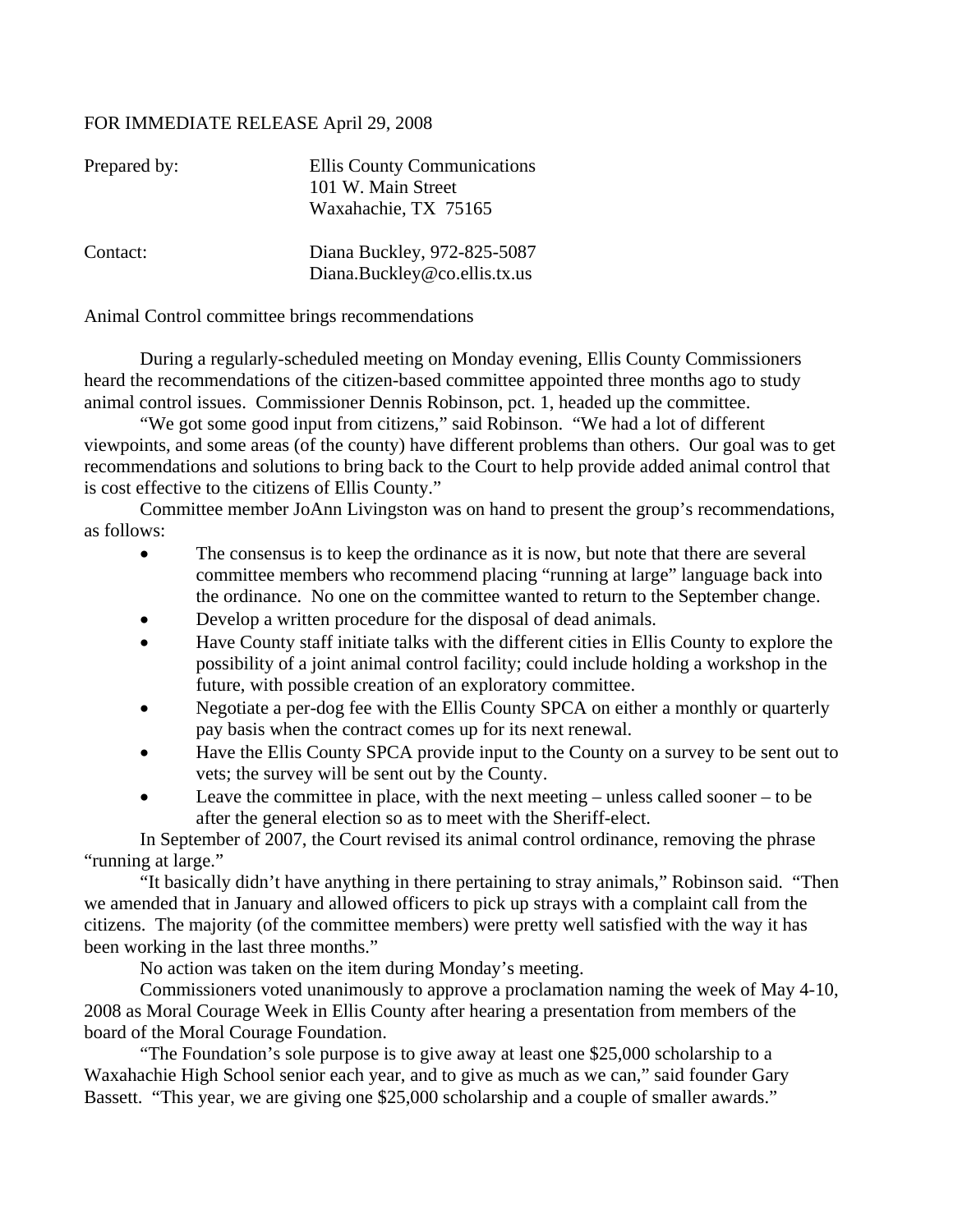Bassett said academic, athletic, or musical achievements do not figure into the award criteria, but rather it is based on character.

"Compassion, unselfishness, service to others – things we want to hold up and honor in our community," he said. "After having reviewed the 20 or so finalist applications for this year – they are spectacular. We've got some great young adults, and their example is one that we will be proud of."

Former Dallas County Commissioner Roy Orr told the Court that the group hopes it is the first of many such organizations and that other chapters will spring up.

"We know it will be county-wide next year, and we hope statewide," Orr said. "The genesis of this is that Dean Kilmer wrote a book about moral courage and how much we need to restore it to America."

The Court also recognized May 1, 2008 as the American Bar Association's Observance of Law Day in Ellis County.

"The Advisory Board and the Law Library staff thank the Commissioners for allowing us to have such a wonderful Law Library in Ellis County," said Librarian Leanne Brindle. "This is an annual event, done throughout the nation, and this year's theme is the Rule of Law."

A short video on the topic will be shown in the basement of the historic Courthouse at 1 p.m. on Friday, May 1.

"Also we will be having refreshments in the library, so come by and see us," Brindle said. Lengthy discussion regarding road maintenance and budget issues concluded with the

Commissioners approving a proposal to get input from the Texas Engineering Extension (TEEX), a member of the Texas A&M University system, at a workshop in the near future.

In other business, Commissioners:

- Approved presiding and alternate election judges and the number of clerks for each poll for the May 10, 2008 Local Option Election in the City of Ennis;
- Selected three public members and three alternates for the Elected Official Salary Grievance Committee for FY 2008, drawing names from the Grand Jury List;
- Approved payment to Wray and Willett, PLLC in the amount of \$11,552.09 for legal services performed on behalf of the Ellis Prairie Soil and Water Conservation District in opposition to a petition seeking to create the Maypearl Water Control and Improvement District, in a matter pending before the Texas Commission for Environmental Quality and the State Office of Administrative Hearings;
- Approved a proposal for professional services from Ellis County Associates Surveyors for property surveying required for the acquisition of multiple real properties associated with the downtown bond construction program and a separate contract for surveying associated with the Ennis Sub Courthouse project;
- Approved an evaluation criteria system by which various sites can be ranked for bid purposes related to funding through the NRCS;
- Accepted the resignation of Mr. James Hightower form the Ellis County Rural Rail Transportation District Board and appointed Mr. Joe Pitts to fill his position, effective immediately;
- Approved a contract with Jerry Frank Farr to provide mowing services for pct. 3, effective April 28, 2008 through December 31, 2008;
- Increased the County mileage reimbursement rate from 48.5 cents per mile to 50.5 cents per mile in accordance with changes made by the Internal Revenue Service, effective April 29, 2008;